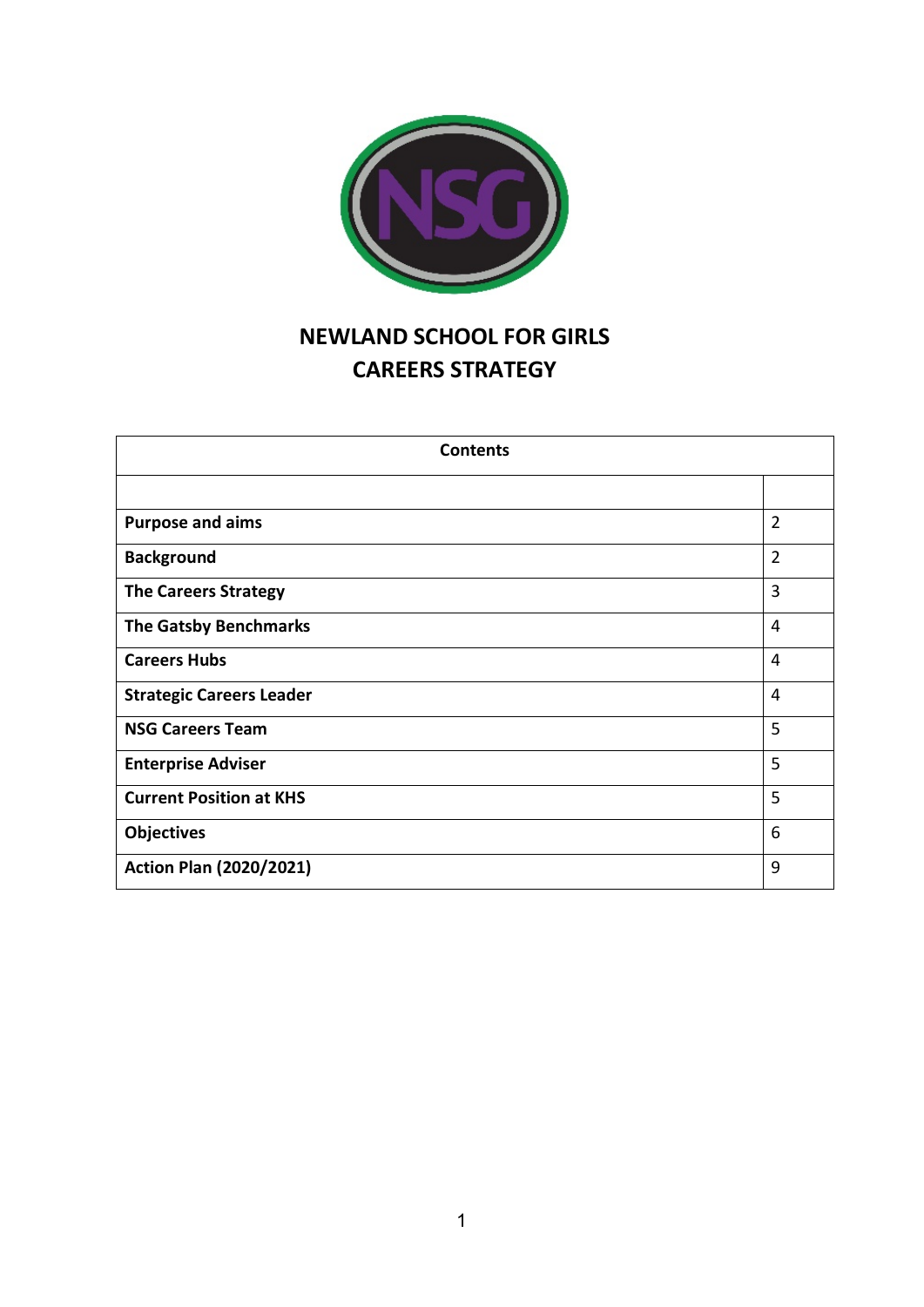# **Newland School for Girls Careers Strategy**

#### **Purpose and Aims**

Newland School for Girls is committed to delivering high quality CEIAG which empowers pupils to make informed career decisions. Our aim is to equip our pupils with the necessary skills, knowledge and attitudes to manage their learning and career progression.

## **Background**

Newland School for Girls are developing an effective programme of careers guidance activities, which enables us to guide our students into positive education, employment and training opportunities.

This strategy outlines our whole school approach to continually improve the programme and extend CEIAG activities from year 7 through to year 11 to meet the 8 Gatsby Benchmarks (as stipulated in the DfE Careers Strategy).

The school will collaborate throughout this strategy with a range of external agencies to help us ensure we meet all of the mandatory requirements contained within the Department for Educations' new careers strategy. These partnerships will include working alongside The Humber LEP, the Careers and Enterprise Company, Hull City Council, Further Education (FE) and Higher Education (HE) providers, apprenticeship providers and a wide range of local employers.

We recognise that high quality careers guidance is a crucial part of improving social mobility and therefore careers guidance at Newland School for Girls includes targeted guidance to PPI, LAC and SEND pupils. Furthermore, the guidance programme is designed to develop the cultural capital of all pupils ensuring activities provide opportunities to develop knowledge and experience of the world of work and increase networks:

- Working closely with HAP students and local FE, HE, apprenticeship providers and employers to ensure they can aspire and fulfil their potential. This includes visits to prominent employers, bespoke  $6<sup>th</sup>$  Form college interventions and Russell Group Talks etc.
- Helping students develop resilience and a belief in their capacity for success via activities such as work experience, business breakfasts, mock interviews, employer led workshops, enterprise days, and alumni events.
- Careers lessons focusing on developing of self-awareness, steps to success, SMART planning, and contingency planning and resilience.
- Using the expertise in our careers team and wider networks to provide tailored support to help prepare our young people for the demands of the workplace and make choices based on impartial and personalised advice.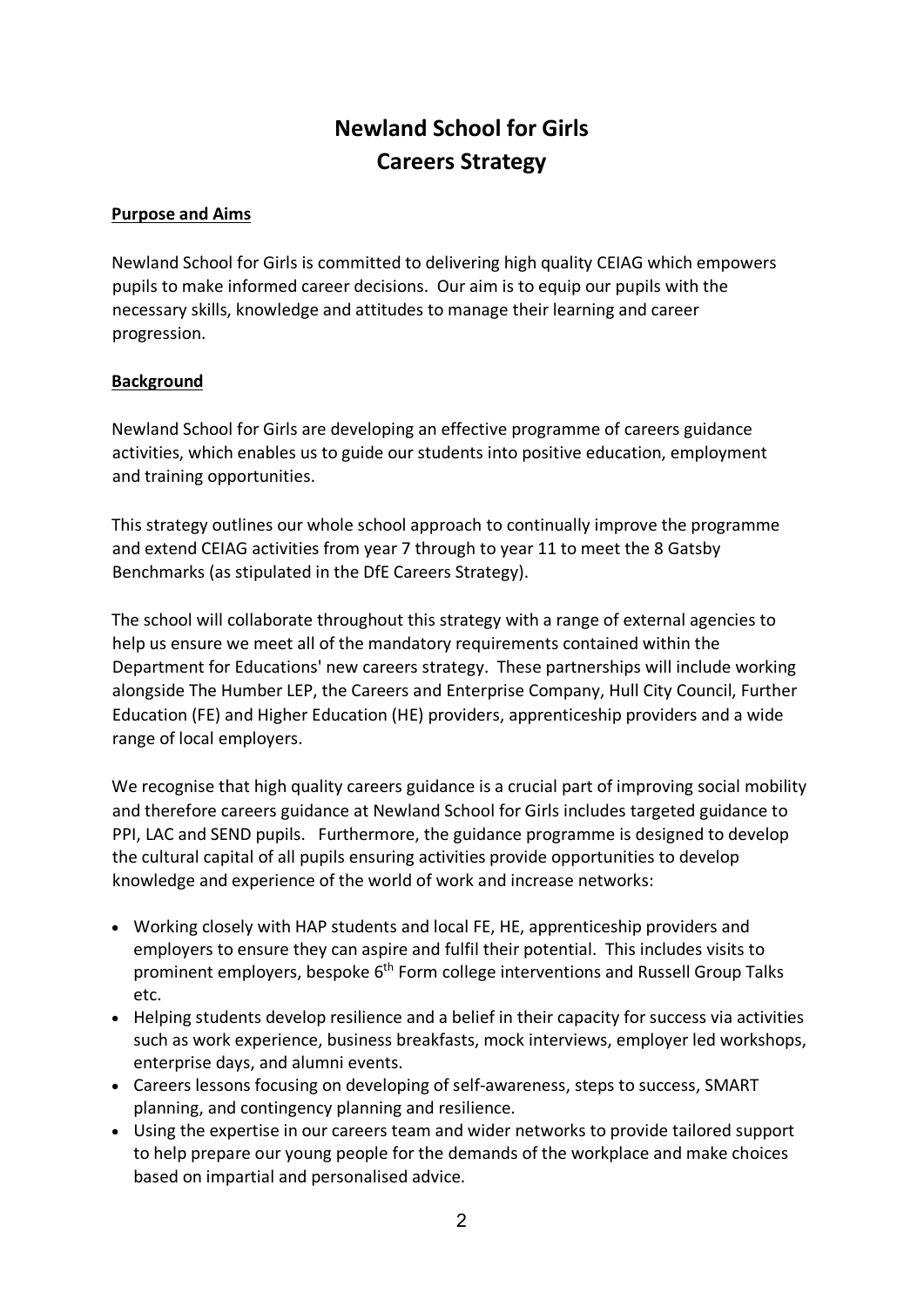- Tracking students via the Compass Plus tracker to monitor access to opportunities.
- Monitoring and evaluating events and using feedback and destinations data to inform future planning.

Young people make choices based on what they know and what they think is available to them and therefore developing pupils' knowledge of Labour Market Information is a high priority. A whole school approach is adopted in relation to LMI and therefore subject teachers are encouraged to discuss job profiles specific to their subject area within curriculum time. Specific LMI sessions take place in years: 7, 8 and 9 during tutor time, alongside traditional careers fairs, employer visits, FE and HE taster days. Apprenticeships are also promoted at Newland School for Girls and as such we hold a bespoke apprenticeship careers event annually. Central to this is the development of pupil's skills to evaluate information and consider bias, accuracy and relevance in informed decision making.

## **The Careers Strategy**



Careers strategy: making the most of everyone's skills and talents

December 2017

In December 2017 the government's Department for Education launched the latest version of their "Careers Strategy". This new strategy places the Careers and Enterprise Company at the heart of driving forward careers provision for young people. Their enhanced role is to act as a catalyst in the fragmented landscape of careers and enterprise, supporting programmes that work, filling gaps in provision and ensuring coverage across the entire country.

This new strategy adopted the Gatsby Benchmarks, which were originally developed by the Gatsby Foundation in 2014 by the Gatsby Charitable Foundation. These benchmarks were based on international research and helped identify best practice and guidance for education establishments

in order for them to deliver high quality careers guidance to young people across England. These benchmarks have also formally been adopted by OFSTED and will now form part of their school inspection process.

## **The Eight Gatsby Benchmarks of Good Career Guidance are:**

1) A stable careers programme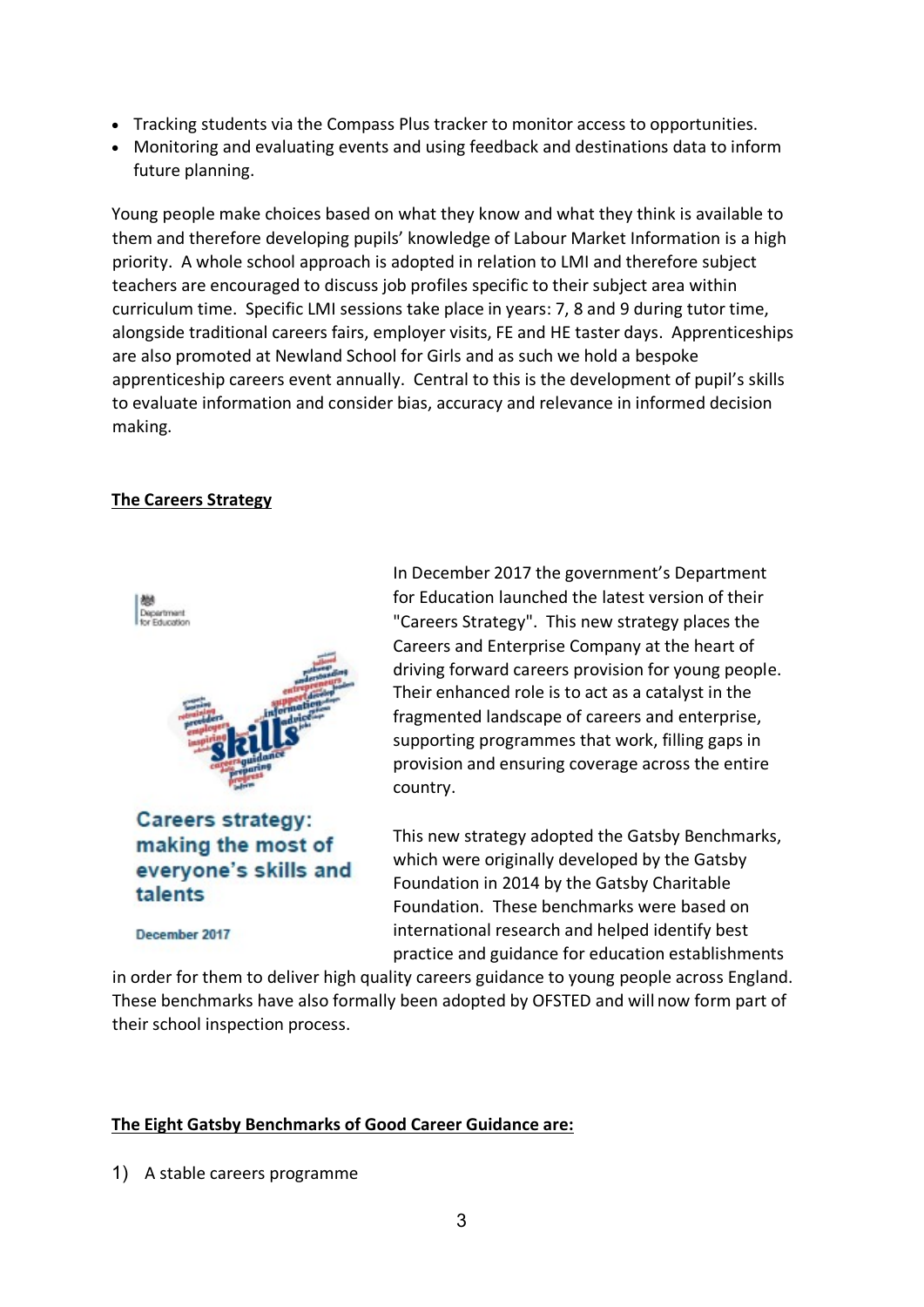- 2) Learning from career and labour market information
- 3) Addressing the needs of each pupil
- 4) Linking curriculum learning to careers
- 5) Encounters with employers and employees
- 6) Experience of workplaces
- 7) Encounters with further higher education
- 8) Personal guidance

## **Careers Hubs**

Since October 2015, the Gatsby Charitable Foundation, in partnership with the Careers and Enterprise Company, has also been running a Careers Hub pilot in the North East Local Enterprise Partnership area. This Careers Hub pilot was put in place to build on the support provided through the Enterprise Adviser Networks to achieve benchmarks 5 and 6 and support schools / colleges to achieve all eight of the Gatsby Benchmarks.

Following the conclusion of this pilot the Department for Educations Careers Strategy has requested that the Careers and Enterprise Company scale up this model by establishing 20 more Careers Hubs across the country, based on the North East Pilot model.

## **What is a Careers Hub?**

A Careers Hub is a group, of between 20 and 40 secondary schools / colleges / SEN Schools located in the same geographical area working with universities, other education and training providers, employers and career guidance professionals to ensure that ALL the Gatsby Benchmarks are delivered in each school and college within the Hub and that careers outcomes are improved for all young people. Schools and colleges within the Hub should have a shared vision of how they will work together to improve outcomes for the young people in their area. Our Trust Careers Leader attends local hub meetings and disseminates relevant information to staff and students.

## **Strategic Careers Leader**

As set out within the Department for Education Careers Strategy, Newland School for Girls is required to have a designated member of our Senior Leadership Team named as our schools Strategic Careers Lead.

The Strategic Careers Lead has the responsibility to make sure that we as a school meet our mandatory requirements and work towards achieving all eight of the Gatsby Benchmarks.

Emma Martinson, Deputy Headteacher, provides both the Head Teacher and the Board of Governors with regular updates on our progress and works closely with the Trust Careers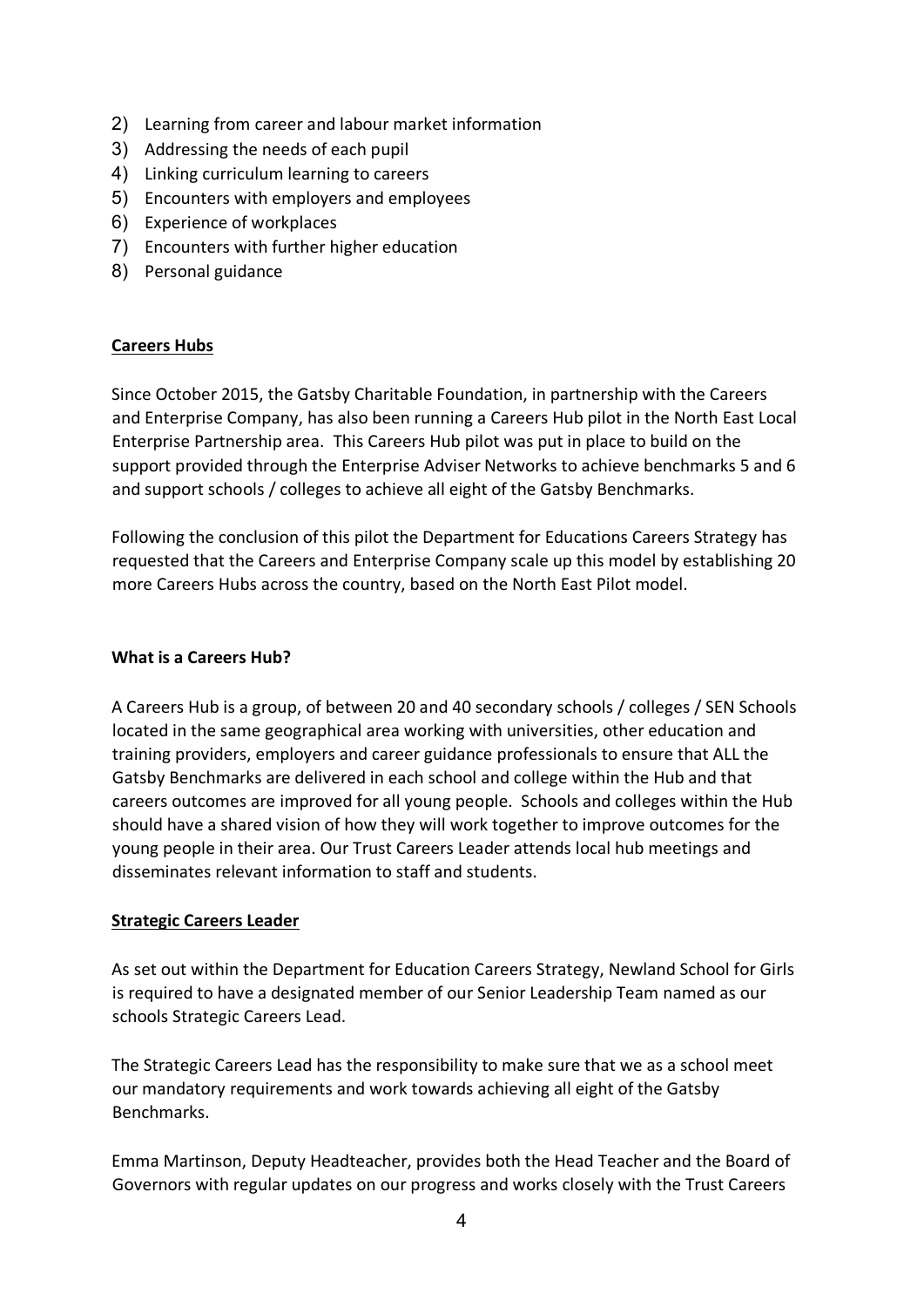Leader and our assigned Enterprise Adviser and education, training and employment providers to ensure we deliver this strategy.

#### **YHCLT Careers Team**

Erica Hood leads our careers team, which includes the following staff members:

Erica Hood, Trust Careers Leader, CDI Mark Moss (Careers Adviser) CDI Claire Gooch (Careers & Work Experience Officer) Tracy Hulland (Independent Careers Adviser) CDI Leanne Rowe (Independent Careers Adviser) CDI

#### **Enterprise Adviser**

Through the Hull & East Yorkshire LEPs Enterprise Adviser Network, Newland School for Girls has been assigned our own designated Enterprise Adviser, Sharleen Lawless of E & D Talent Ltd.

The Enterprise Adviser works closely with the careers team to assist us to facilitate careers related activity which will help us achieve Gatsby Benchmarks 4, 5 and 6.

#### **Current position at Newland School for Girls**

Please see the 2020/2021 Careers Programme for details of the careers related support / activities available to our students throughout their school journey.

\* *It should be noted that the careers programme reflects our intentions for this academic year. Due to the Covid-19 Pandemic we have had to cancel or postpone some activities. However, our provision is continually evolving and we are looking at ways to deliver provision virtually where possible. Whilst the attached document provides a comprehensive summary of the support available, it is not an exhaustive list of all provision.*

#### **Teaching staff contribute to the delivery of careers guidance through:**

The delivery of careers education via the PSHE programme, linking careers to subject areas during lessons, working on collaborative projects with our Link Enterprise Adviser, support of off timetable days and NCW activities.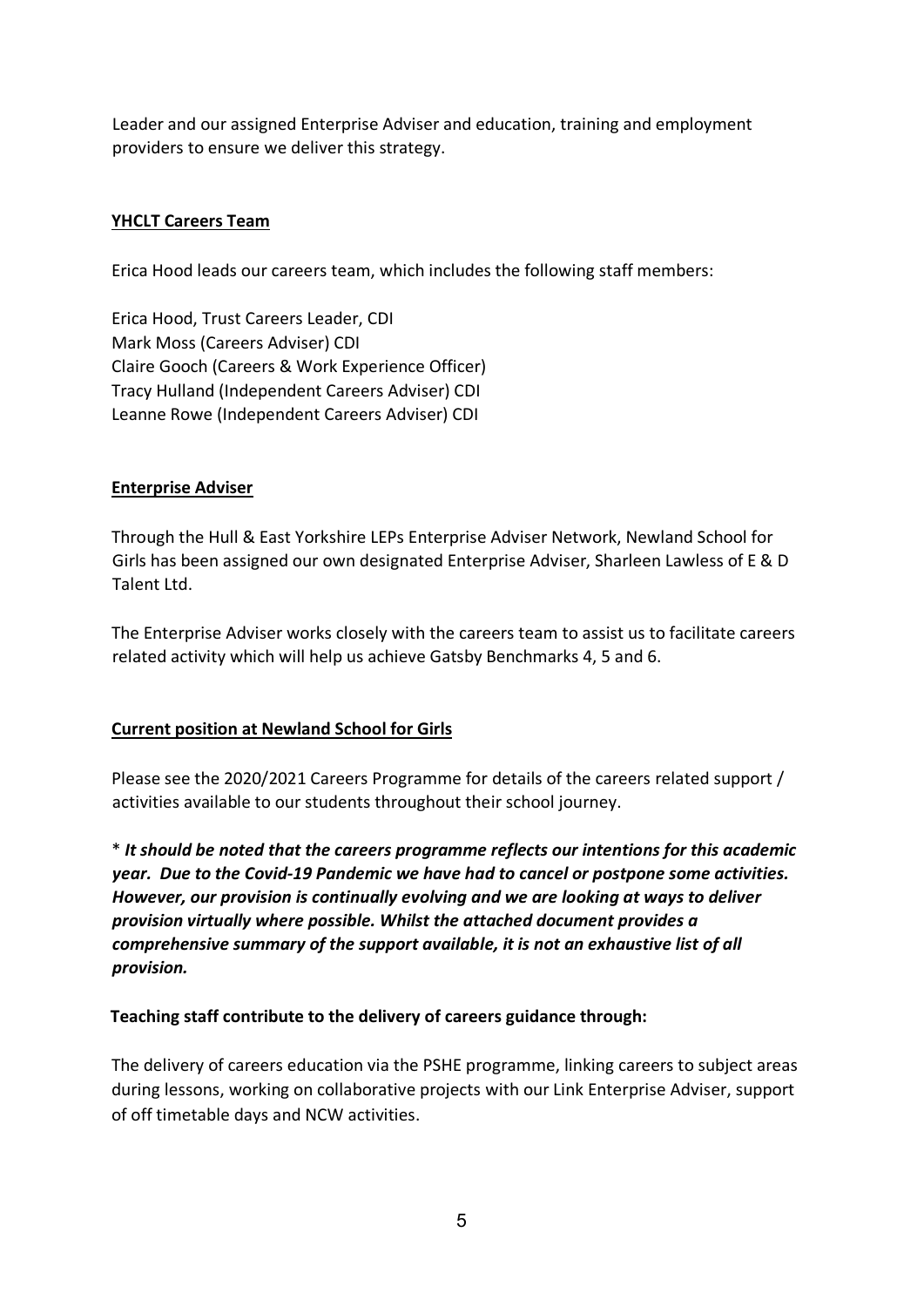## **Local Employers contribute to the delivery of careers guidance through:**

Work experience, Careers/Higher Education Fairs, apprenticeship fair, Young Enterprise, careers presentations, business breakfasts, assemblies, mock interview days and employer led workshops.

## **Parents contribute to the delivery of careers guidance through:**

Supporting and arranging work experience, attending careers and work experience parents' evenings, engaging with social media, providing feedback on events and activities pupils have been involved in.

## **Objectives for 2020 to 2021**

## **1. A Stable Careers Programme**

- To ensure the careers programme is delivered by individuals with the right skills and experience. The school will, wherever possible, use qualified careers professionals to offer advice and guidance to all or the overwhelming majority of students.
- To enable students to have an understanding of the full range of opportunities available to them, the skills that are valued within the workplace and to have firsthand experience of a work environment.
- To develop and publish a careers programme that will raise the aspirations of all students regardless of academic ability and is tailored to meet their individual needs wherever possible.
- Ensure our Careers Strategy is fully supported by the Senior Leadership team within school and is approved by the Board of Governors
- To ensure there is a clear focus on the activities which support enterprise, employability skills, workplace experiences and qualifications which employers' value.
- Regularly evaluate our careers strategy to determine the impact of our careers related activity based on the feedback provided to us by students, teachers, employers and where appropriate parents.
- To maintain high quality careers provision endorsed by the Careers and Enterprise Company and to review the improvement of our programme by using the Compass evaluation and Tracker tools.

# **2. Learning from Career and Labour Market Information**

• To encourage and increase the use of online careers tools and packages across all year groups. Working with our own careers team, key partners, stakeholders, local and national professional bodies.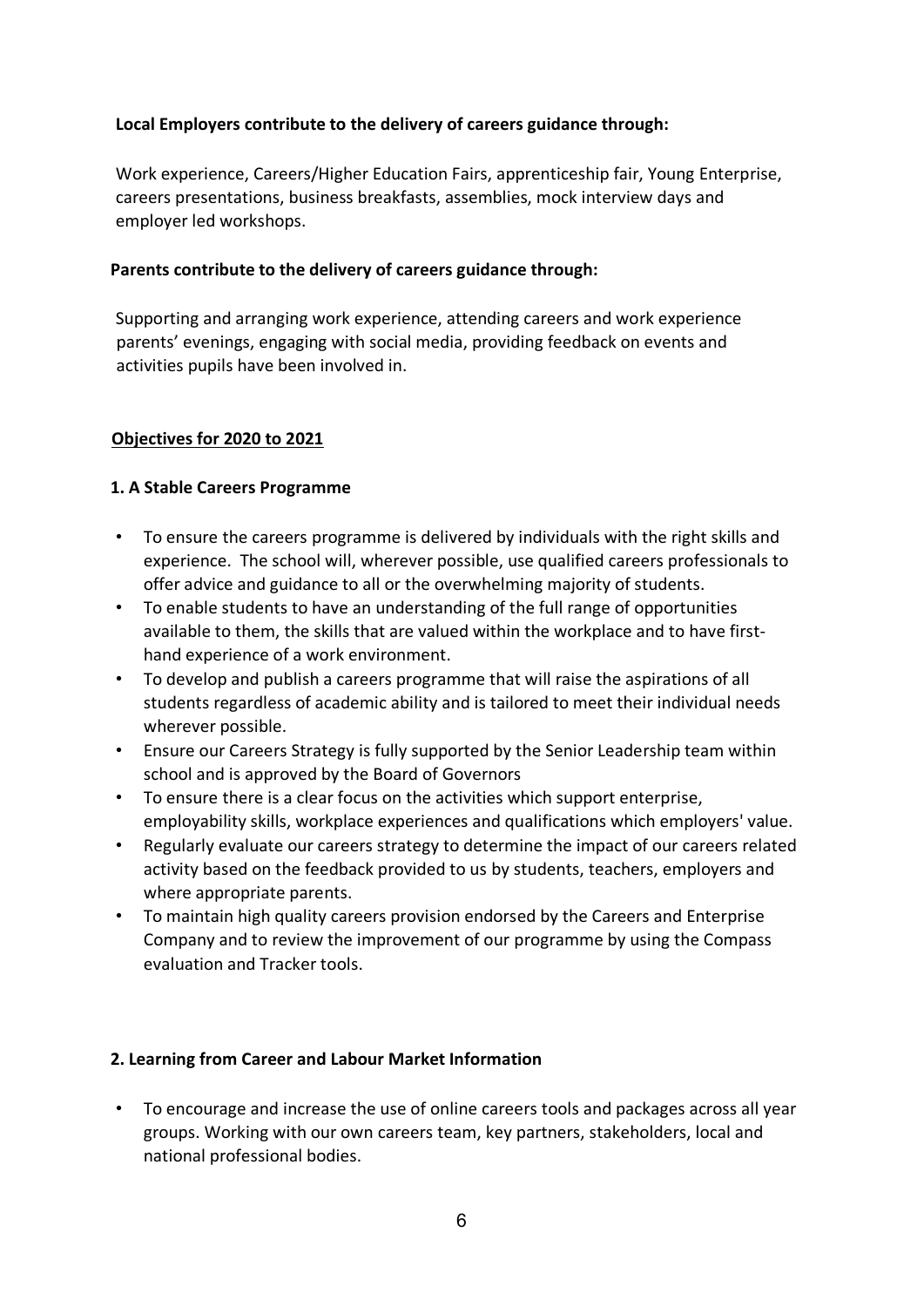- Discuss the use of labour market information during PHSE lessons, subject lessons one to one career interviews.
- To include labour market information on individual Career Action Plans.
- To attend LMI events organised by the local LEP, FE, HE apprenticeship and employment advisers disseminate relevant information to staff, pupils and parents, via emails, assemblies and social media platforms.
- Work with the local partner organisations to raise awareness of opportunities relating to STEM subjects.
- To promote the values of labour market information to parents /carers to access and understand this information (including provision of downloadable guides on website). To investigate careers and opportunities in learning, work and apprenticeships and how these meet the local and national priorities.

## **3. Addressing the Needs of the Pupil**

- To develop mechanisms to report, track and monitor compliance in relation to the Careers Strategy objectives.
- To develop accurate tracking systems to ensure students are able to keep track of their own journey.
- Ensure that a programme of activity takes place which raises the aspirations of all students and challenges stereotypical thinking in terms of equality and gender.
- To ensure that students with particular vulnerabilities and those who are at risk are appropriately supported and identified through close working relationships with the full range of educational and support agencies.
- To ensure that careers guidance for learners with special educational needs and disabilities (SEND) is differentiated, where appropriate, and based on high aspirations and a personalised approach. Careers guidance for learners with SEND will be based on the student's own aspirations, abilities and needs.
- Ensure pupils attending alternative provision are provided with careers support.

## **4. Linking Curriculum Learning to Careers**

- To ensure that subject teachers across the whole school support the delivery of careers education and guidance and are able to link the content of curriculum with careers, even in lessons which are not specifically occupation led.
- To integrate national initiatives and project opportunities within the curriculum to enhance that range of careers related activity taking place within school. E.g. Young Enterprise, Matrix Challenge etc.
- To ensure that careers related activity are built-in throughout the school year.
- To work with our Enterprise Adviser to provide opportunities to enhance the curriculum and link classroom learning to the world of work.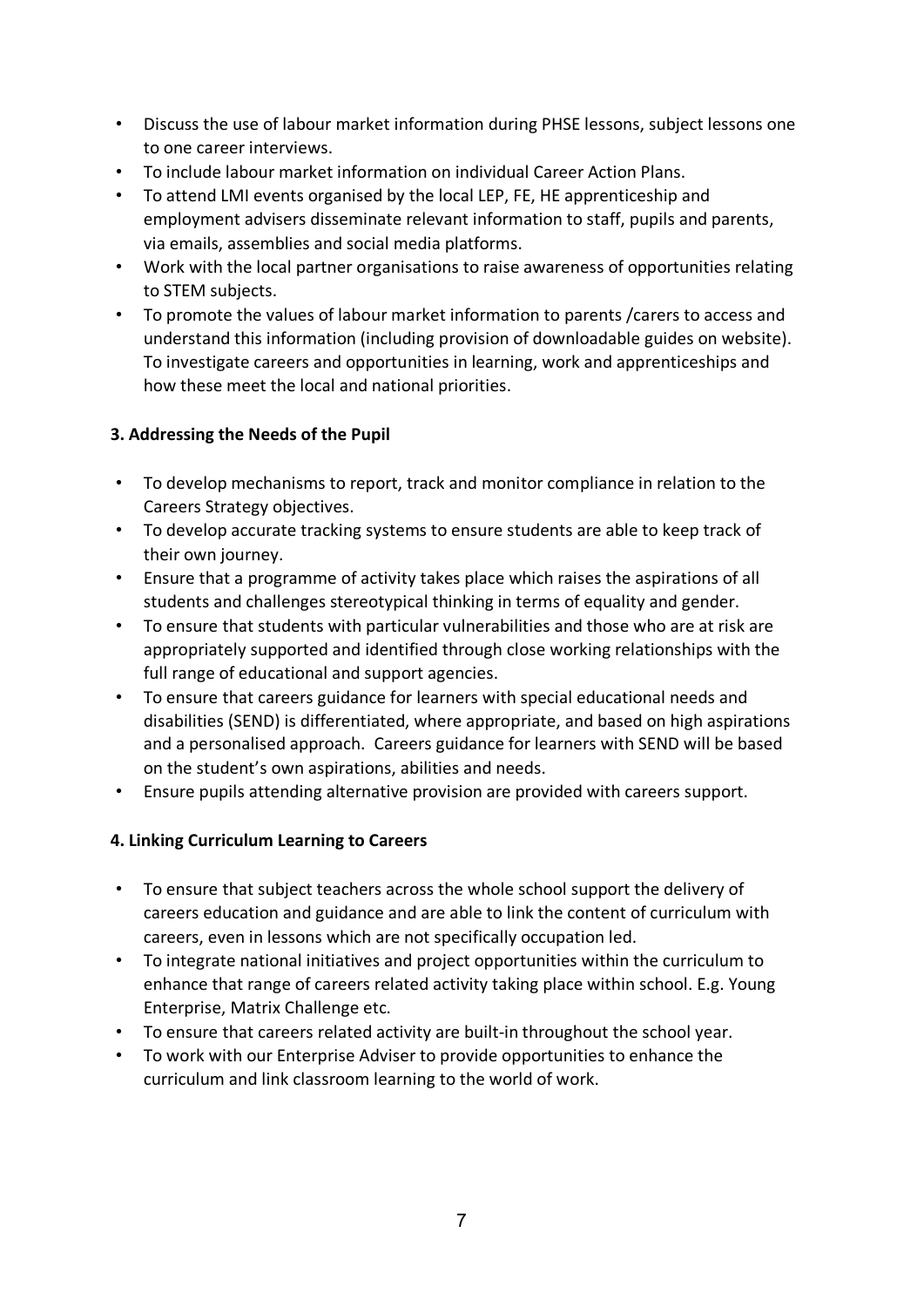## **5. Encounters with Employers and Employees**

- To ensure that students receive at least ONE meaningful encounter with an employer during every year they are at school.
- Increase the number of activities conducted within school with the support of local employers, including business breakfasts, strengthening links with alumni and employer led workshops.
- Use employer links to highlight national initiatives such as Global Entrepreneurship Week and International Women's Day etc.
- To ensure that students have the opportunity to improve employability skills and their understanding of and awareness of entrepreneurship.
- To enable learners to gain the confidence to compete in the labour market by providing opportunities to gain the practical know-how and attributes that are relevant to gaining employment such applications, CVs, assessment centres and interview skills.
- Create mechanisms where parents and alumni can express their interest to actively support employer related activity taking place within the school.
- The school will also encourage students and parents to attend careers events such as the Humber Skills and the Hire Me Events.

## **6. Experiences of the Workplace**

- To ensure that all / overwhelming majority students complete a work placement in year 10.
- To increase the number of employer workplace visits to enable students to gain more of an understanding of the wide range of employment opportunities available within specific industry sectors in the Humber Region.
- To strengthen our links with local employers and support our Enterprise Adviser to facilitate careers and curriculum related activity within school.

# **7. Encounters with Further and Higher Education**

- Ensure all / overwhelming majority of students receives a range of meaningful encounters with Sixth Form Colleges and FE Colleges.
- Ensure all / overwhelming majority of students have been provided with information about the full range of apprenticeships including higher- level apprenticeships through ASK apprenticeships activity offer.
- Ensure all / overwhelming majority of students have experienced meaningful encounters with universities.
- Link with local 6<sup>th</sup> form to ensure HAP students are aware of the high flyers programme and the opportunities it affords.
- Link with local 6<sup>th</sup> form to provide access to HAP students to specific HE events in careers such as medicine, veterinary, dentistry and law.